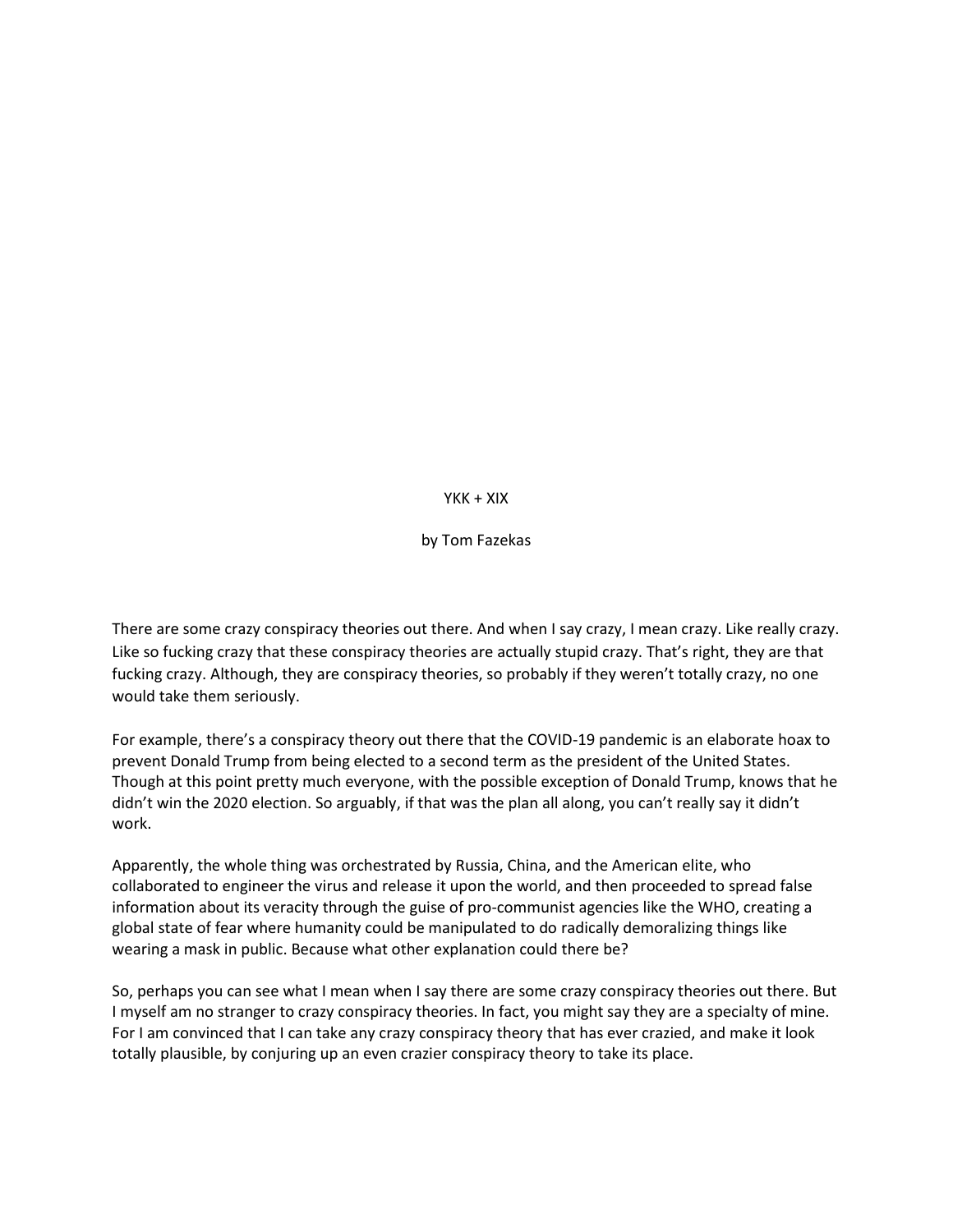Now, please don't think that just because I can take the stupidest craziest conspiraciest conspiracy theory out there and come up with an even stupider crazier conspiracier conspiracy theory means that I am mocking the concept of the conspiracy theory. Far from it. It should be known that I have a great respect for the people who can come up with crazy conspiracy theories, even if they happen to be ignorant racist assholes. It's just that I have a profound ability to come up with completely stupid shit, and so I can spot the logical flaws in the craziest conspiracy theories of even the stupidest people out there, and go beyond their level of idiocy to a place that is so fucking stupid, and so fucking crazy, that it can only be the truth.

Some of you may remember the Y2K conspiracy theory. Well, actually, none of you will remember the Y2K conspiracy theory, because as will be revealed shortly none of you are old enough to have been around at the turn of the millennium. But I'll get back to that in a bit. For now I'll just use a delightful example from the pre-COVID survivor generation to illustrate how a crazy conspiracy theory can be proliferated, and how I can go and take that crazy conspiracy theory to the next level.

As the days were running down in the year of 1999, some of our brightest (and coincidentally, geekiest) minds began spouting off doomsday tails of what would happen at the precise moment the world's odometer rolled-over. You see, way back in the early days of the computing revolution, memory was not something that was come by easily, and so every opportunity to save hard drive space was exploited. In particular, dates only contained the last two digits of the year. And why shouldn't they? Everyone knew that if something was dated as "80" it referred to 1980, so to include the "19" took away valuable space that could be used for, well, I suppose two other characters, but the point was that you didn't want to waste hard drive space on something so obvious as what century you happened to be in. Until, that was, you were suddenly in a new one.

And so begins the great Y2K conspiracy theory. For you see, all over the world we have these ancient computers with dates coded using only two digits for the year, many of which are apparently somehow controlling a vast assortment of the world's missiles and nuclear weaponry, and they're all going to reset at the stroke of midnight on December 31, 1999. And nobody knows what they'll do. In fact, nobody even knows where all of them are. Some are underground, some are in satellites orbiting the earth at a few thousand kilometres per hour, and for some reason all of them are directly responsible for initiating the launch sequence for every single weapon of mass destruction ever created. And so we have this massive infrastructure of uncontrollable computer technology that is literally a ticking timebomb, ready to go off as we all celebrate what could in fact be the best New Years party of all time, where everyone dies.

That was the crazy conspiracy theory of 1999 (or maybe it would be more appropriate to say "of 99"). But I myself wasn't just looking for a crazy conspiracy theory, I was looking for the craziest conspiraciest conspiracy theory that ever theoried. Or something of that nature. Because something as stupid as the Y2K conspiracy theory wasn't enough for me, I needed something even stupider to believe in. And that's when I stumbled upon the YKK conspiracy theory.

You see, prior to the year 2000 there was a company called YKK that had a strangle hold (pun intended? you decide) on the zipper market. Back then nearly every zipper on every article of clothing ever made was made by the company YKK, and bore the YKK logo on it. And, as you may have already done, it didn't take me long to make the connection between YKK and Y2K. For Y2K was just another way of saying YKK. And that's how I came to realize that the Y2K conspiracy was just a cover up for the YKK conspiracy.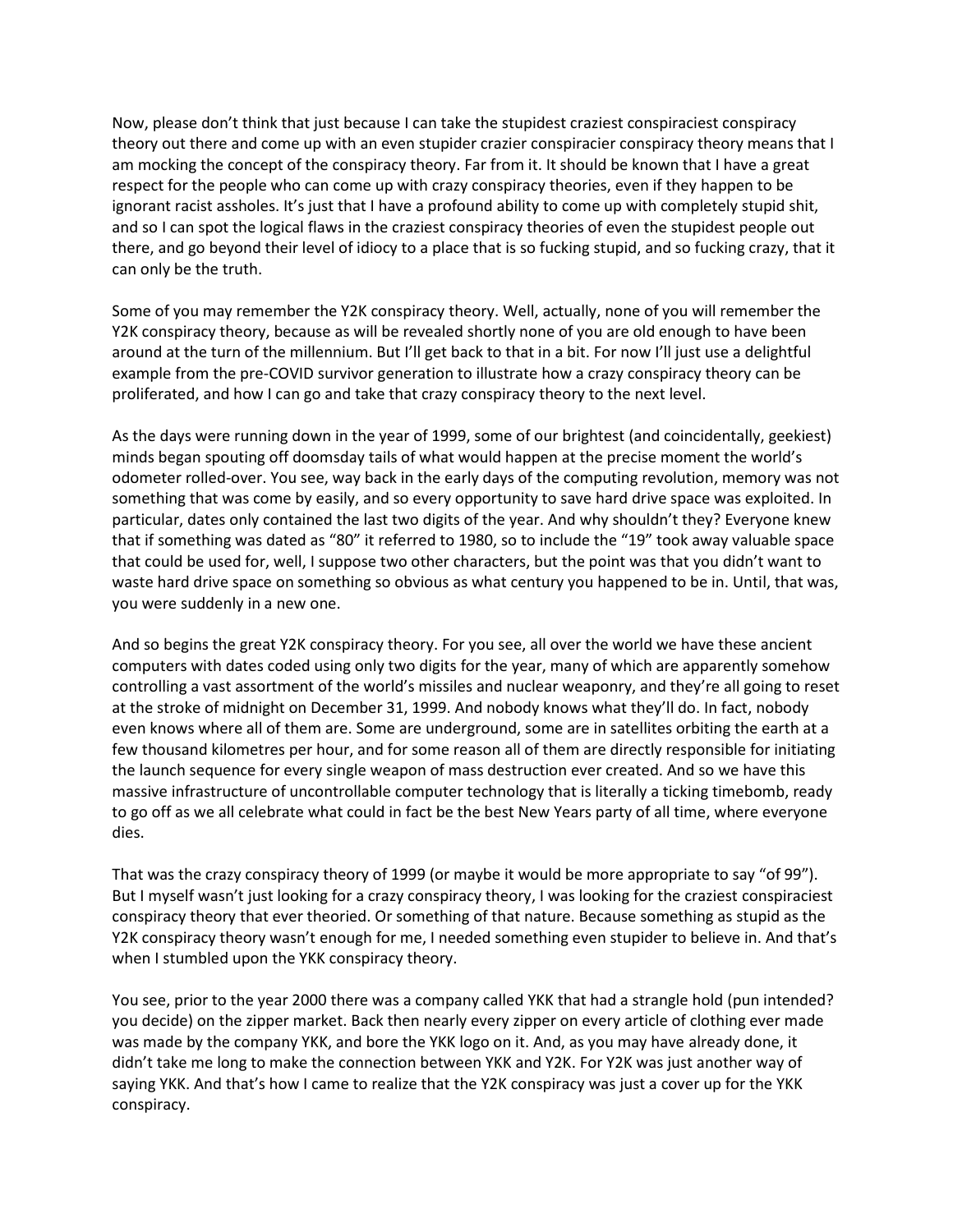What is the YKK conspiracy you ask? Well, it is just as brilliant as it is stupid. For you see, if every zipper in the world is made by the same company, then every zipper in the world can be controlled by the same company. And more so than being controlled, they can be programmed. You might think that a zipper doesn't contain any computing power, but you'd be wrong. The zippers are so much more than you would ever think. And at the heart of their design is one thing and one thing only, the desire to see everybody else's butt.

For years they've given us comfort in the knowledge that they will keep our pants up, and that what those pants contain will be contained. Until one fateful moment, when the clock strikes 12, the new millennium begins, and every zipper in the world fails simultaneously, causing all our pants to drop to our ankles, never to be pulled up again. Because let's face it, the zippers are all broken, so what would be the point?

So there you have it, the YKK conspiracy theory. Pretty fucking stupid, am I right? But the stupidity of the Y2K conspiracy theory was nowhere near the brilliant idiocy of today's COVID-19 conspiracy theory. So you can only imagine how stupid my COVID-19 conspiracy theory is going to be. Though alternatively you could just keep reading, in which case you wouldn't even have to imagine how stupid it is going to be, because you'll know how stupid it really is.

To begin, I'll highlight that just like how I realized that the Y2K conspiracy theory was a cover up for the YKK conspiracy theory on account of the similarity in their names, it is the name of the COVID-19 conspiracy theory that made me realize it was a cover up for the XIX conspiracy theory, with only one key difference. This time around, XIX literally just means 19. There's nothing to it beyond that. There's no zippers, there's no secret COVID-XIX virus out there stealing our women (possibly with their zippers undone) while we ponder over whether there's a bigger connection between 19 and XIX other than the fact that XIX means 19. I just thought that YKK + XIX was a pretty cool title, so I went with it. Remember, I am going for stupid here.

And not to downgrade the stupidity of my own XIX conspiracy theory by highlighting the stupidity in the real COVID-19 conspiracy theory, but if the people with the power to orchestrate a pandemic really wanted Trump to lose the 2020 election that badly, why did they let him win back in 2016? It just seems like it could have been a lot easier to not let him be president for the first 4-years, rather than to kill millions of people so that he could only be president for 4-years. But then again it is a stupid conspiracy theory, and it wouldn't be stupid if it wasn't stupid.

And now there's really only one thing left to say, which is what the XIX conspiracy theory is. So here it is. It's short. It's sweet. And it's so fucking stupid. But most importantly, it's the absolute god-honest truth.

With the COVID-19 vaccine rollout having been initiated, one thing that may not have gotten quite the degree of scrutiny it deserves is the fact the vaccines that have been approved have all been approved for people aged 12 and over. Sure, the vast majority of COVID-19 related deaths have been amongst the elderly, so to focus the vaccine efforts on them should come as no surprise. And while there are tragic examples amongst the younger population, it is somewhat well known that generally younger people tend not to become severely ill or spread the disease as efficiently as the older population. So given the global desire to find a means to end the pandemic it totally makes sense that the first wave of the vaccination regime would focus on those that are most vulnerable to the virus.